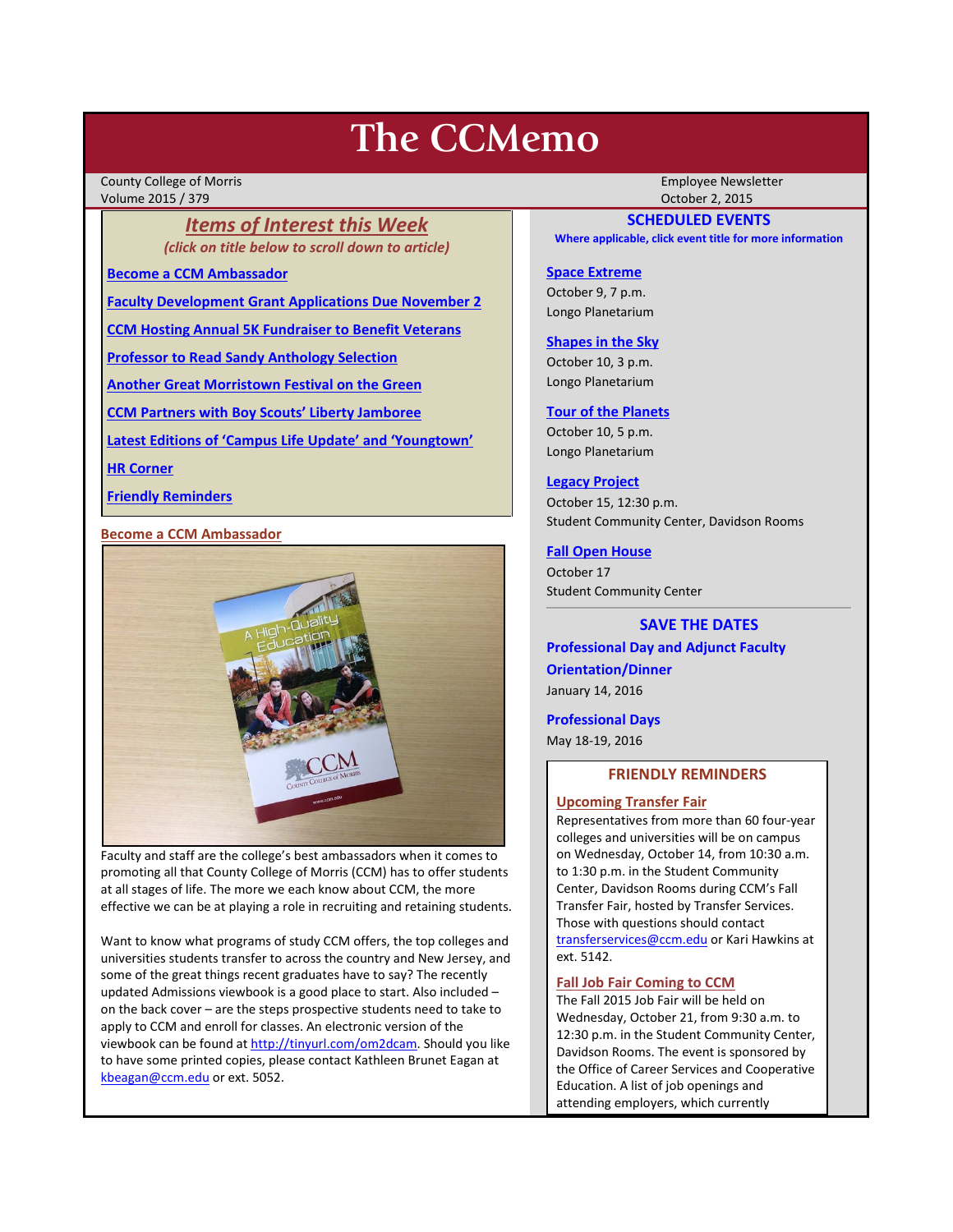<span id="page-1-0"></span>**Faculty Development Grant Applications Due November 2**

Applications are now being accepted for the Louise and Samuel Olshan Endowment, which provides grants to faculty for professional development. The deadline is November 2. Awards range from \$50 to \$150 and defray the costs of memberships in professional organizations or attendance to professional organization meetings. Applications are open to full-time faculty. Adjunct faculty who have taught for at least 20 semesters are also eligible to apply. Department chairs and assistant chairs are not eligible. Application forms and grant eligibility rules can be found at [http://www.ccm.edu/cte/grants.aspx.](http://www.ccm.edu/cte/grants.aspx) Applications should be submitted to Dr. Maureen Stivala in Henderson Hall, Room 210.

#### <span id="page-1-1"></span>**CCM Hosting Annual 5K Fundraiser to Benefit Veterans**



Multiple student organizations at CCM are partnering with the Office of Counseling and Student Success to host the second annual Veterans Day 5K and 1 Mile Walk on Sunday, November 8.

The college's Phi Theta Kappa Honor Society, Student Ambassadors Club and Student Government Association are co-hosting the event on campus. All proceeds will go to the new CCM Fund for Veterans and Families. The fund provides non-academic financial assistance to cover such costs as housing, wellness support and daycare expenses for veteran students and/or their dependents. Read more at [http://tinyurl.com/pup9hyu.](http://tinyurl.com/pup9hyu)

# <span id="page-1-2"></span>**Professor to Read Sandy Anthology Selection**

The work of Sander Zulauf, poet and professor at CCM, has been included in an anthology that will be launched on the third anniversary of Superstorm Sandy. "Howl of Sorrow" is a collection of poetry inspired by the storm. Zulauf will be one of more than 30 New Jersey poets reading selections on Wednesday, October 28, at 6:30 p.m. at Long Branch City Hall's Council Chambers. Admission to the event is free. More information can be found in the flier, which can be found at [http://tinyurl.com/ouvmshh.](http://tinyurl.com/ouvmshh) 

#### <span id="page-1-3"></span>**Another Great Morristown Festival on the Green**

Unexpectedly beautiful weather welcomed attendees of the Morristown Festival on the Green to what was another great event for CCM. The college ran two tables at the festival to promote the college – one at the Main Stage and one by the Green. Faculty, staff, alumni and volunteers helped show festivalgoers a glimpse of what CCM offers. CCM Professor Joe Bilotti gave another great performance from the main stage with his Heart of Gold Band. A photo gallery from the event can be found on the CCM Facebook page at [http://tinyurl.com/qc32f87.](http://tinyurl.com/qc32f87)

includes AFLAC, NJ Transit, State Farm Insurance and Robert Wood Johnson University Hospital, can be found at [http://tinyurl.com/pev6szw.](http://tinyurl.com/pev6szw)

#### **Volunteers Needed for De-Stress Fest**

The CCM Office of Counseling and Student Success will be presenting its annual De-Stress Fest on Tuesday, October 20, at 11 a.m. to 2 p.m. in the Student Community Center, Davidson Rooms. Those interested in helping in any way are asked to email Ariella Panek a[t apanek@ccm.edu,](mailto:apanek@ccm.edu) and the department will work around your schedule.

#### **EOF Hosting Workshop**

The CCM Educational Opportunity Fund will host a workshop on how to use art to exercise, de-stress, reduce tension and relax your mind. No art talent is necessary and the materials will be supplied for you. The workshop is open to the entire campus community and takes place on Wednesday, October 7, from 2-3 p.m. in the Learning Resource Center Conference Room, Room 122.

#### **Info Session for Spring Break Trip**

An information meeting for the CCM Spring Break/March 2016 trip to Scotland, England, Wales and Ireland will be held on Tuesday, October 20, in DeMare Hall, Room 114, from 12:30 – 1:30 p.m. The meeting will be led by Professor Craig Pilant of the History Department.

The tour has stops in London, Dublin and Edinburgh. The meeting will include information on the itinerary, schedule, costs and other pertinent matters. The meeting will also provide a look at the upcoming 2017 trip to Spain, Paris and Morocco. There is no obligation involved with coming to the meeting. Those with questions should contact Pilant at [cpilant@ccm.edu](mailto:cpilant@ccm.edu) or ext. 5605.

## **Fall Student Workshops**

The CCM Office of Counseling and Student Success is hosting multiple upcoming workshops that are designed to help students in a number of important areas. A full schedule of Fall Semester workshops can be found a[t http://tinyurl.com/nlbqlya.](http://tinyurl.com/nlbqlya) The following is a description of the next event.

# **Time Management Strategies Tuesday, October 6, 12:30 p.m. in Cohen Hall, Room 157**

Sometimes it can be difficult to make time for all of the things one has to accomplish in a